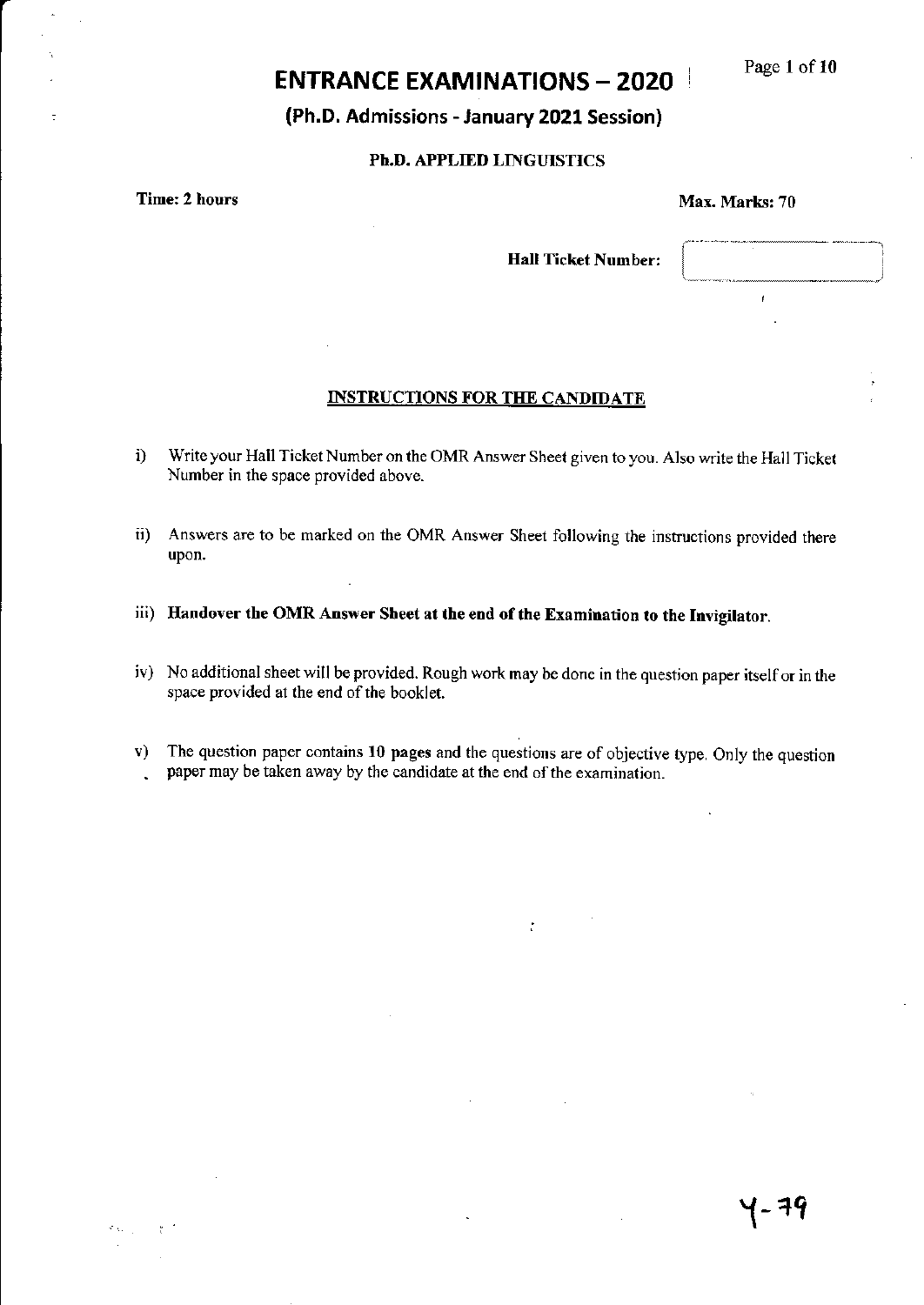$\hat{\vec{J}}$ 

 $\bar{z}$ 

## SECTION - A Research Methodology

| 1. |                                                                          | Researchers should care about ethics in research to .                                                                                                                                                                                                                                           |                                                               |                   |
|----|--------------------------------------------------------------------------|-------------------------------------------------------------------------------------------------------------------------------------------------------------------------------------------------------------------------------------------------------------------------------------------------|---------------------------------------------------------------|-------------------|
|    | A. protect others<br>B. ensure research integrity<br>D. All of the above | C. meet professional and organizational requirements                                                                                                                                                                                                                                            |                                                               |                   |
| 2. |                                                                          | Verbal hedge in conversations refers to $\qquad \qquad$ .                                                                                                                                                                                                                                       |                                                               |                   |
|    |                                                                          | A. a word or sentence that makes a statement an interrogative.<br>B. a word or phrase that makes a statement less forceful or assertive.<br>C. a word or phrase that makes a statement more or less an exclamatory.<br>D. a word or sentence that makes a statement more or less an imperative. |                                                               |                   |
| 3. |                                                                          | People who provide the data for experiments are known as                                                                                                                                                                                                                                        |                                                               |                   |
|    | A. Interviewees                                                          | B. Co-respondents C. Sources                                                                                                                                                                                                                                                                    |                                                               | D. Informants     |
| 4. |                                                                          | One of the essential characteristics of research is                                                                                                                                                                                                                                             |                                                               |                   |
|    |                                                                          | A. Replicability B. Generalizability C. Usability                                                                                                                                                                                                                                               |                                                               | D. Objectivity    |
| 5. | Null hypothesis is proposed, _____.                                      |                                                                                                                                                                                                                                                                                                 |                                                               |                   |
|    | C. when it is subjective in nature                                       | A. when there is no difference between variables<br>B. when there is a difference between variables<br>D. when it is not same as research hypothesis                                                                                                                                            |                                                               |                   |
| 6. |                                                                          | In research citations, 'cf.' refers to                                                                                                                                                                                                                                                          |                                                               |                   |
|    | A. compare B. clarification                                              |                                                                                                                                                                                                                                                                                                 | C. column and field                                           | D. citation field |
| 7. | Endnote is used to manage .                                              |                                                                                                                                                                                                                                                                                                 |                                                               |                   |
|    | A. field data B. research data                                           |                                                                                                                                                                                                                                                                                                 | C. bibliographic data                                         | D. endnote fields |
| 8. | research article.                                                        | is often used in text citations, when there are several authors for a book or a                                                                                                                                                                                                                 |                                                               |                   |
|    | A. Year of publication<br>C. et al.                                      |                                                                                                                                                                                                                                                                                                 | B. First and last names of all authors<br>D. All of the above |                   |
| 9. |                                                                          | In text citations, 'ibid.' is used to refer to                                                                                                                                                                                                                                                  |                                                               |                   |
|    | A. same source                                                           | B. different source                                                                                                                                                                                                                                                                             | C. same author                                                | D. same field     |

 $\ddot{\phantom{0}}$ 

 $\tilde{\chi}_\mu$  :

- 74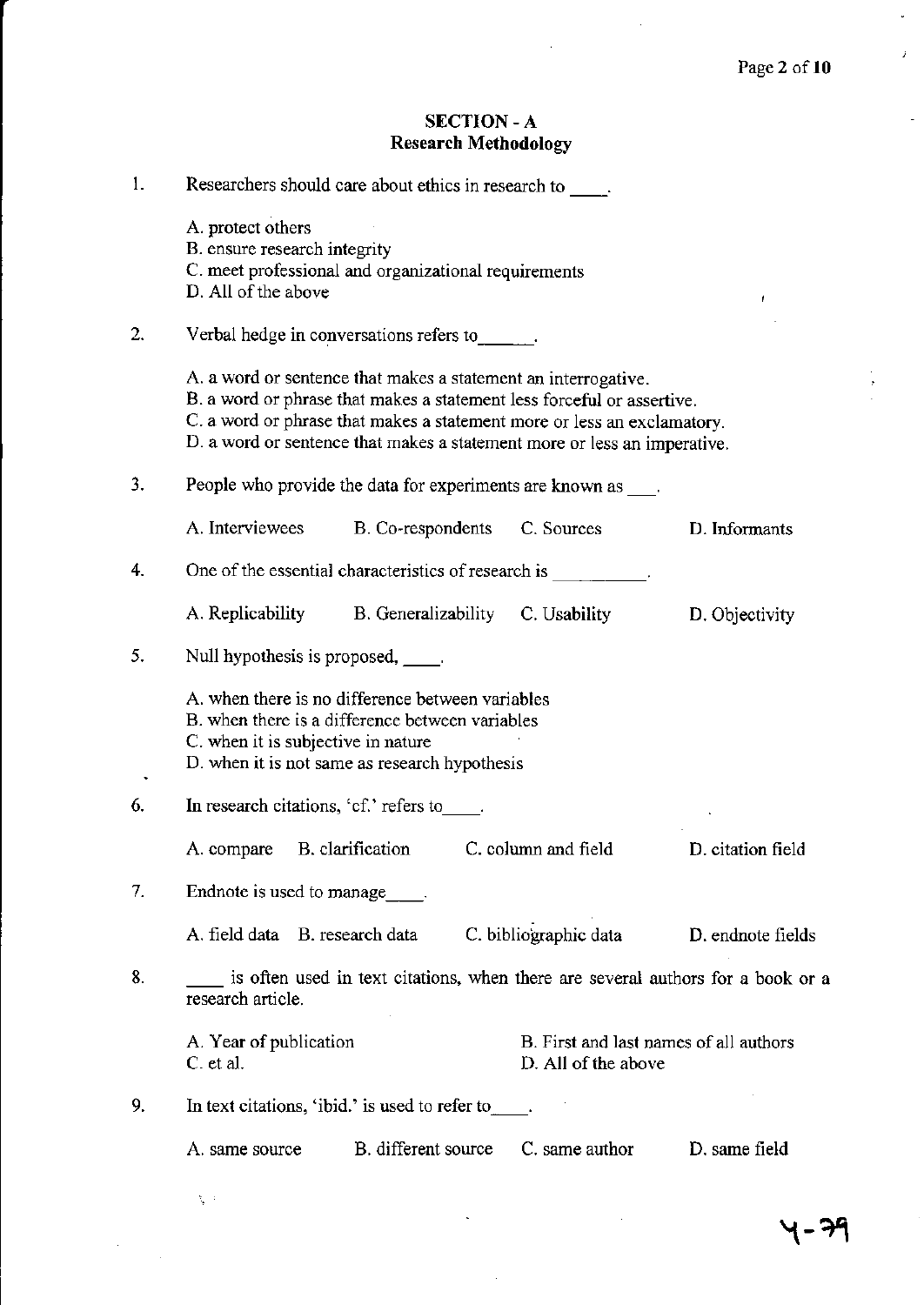10. is an example of probability sampling.

| A. Judgement sampling | B. Snow-ball sampling |
|-----------------------|-----------------------|
| C. Purposive sampling | D. Cluster sampling   |

11. A technique of building up a list or a sample of a special population by using an initial set of members as informants is known as  $\qquad$ .

| A. Quota sampling     | B. Convenience Sampling |
|-----------------------|-------------------------|
| C. Snow ball Sampling | D. Purposive sampling   |

12. Match the following and choose the most appropriate answer given below.

| a. Comparison Scale   | (i) Tool for data collection |
|-----------------------|------------------------------|
| b. Questionnaire      | (ii) Data analysis technique |
| c. Data Elicitation   | (iii) Measurement technique  |
| d. Data Visualization | (iv) Research method         |

A. a-(ii); b-(i); c-(iv); d-(iii) <br>C. a-(iii); b-(i); c-(iv); d-(ii) <br>D. a-(iv); b-(i); c-(ii); d-(iii) C. a-(iii); b-(i); c-(iv); d-(ii)

13. In which of the following reseaxch methods, a researcher has more control over the data?

| A. Corpus method           | B. Machine learning method |
|----------------------------|----------------------------|
| C. Group discussion method | D. Experimental method     |

- 14. The data (such as elicitation forms) that are needed as proof of your findings are  $\frac{1}{2}$  included in  $\frac{1}{2}$ .
	- . A. Appendix B. Acknowledgement C. Bibliography D. Index
- 15. A statement like 'As illustrated in Figure  $3'$  is often found in.

A.Introduction B. Results C. Abstact D. Appendix

16. \_\_ is typically found after Results section in a research paper.

| A. Conclusion | B. Acknowledgement |
|---------------|--------------------|
| C. Discussion | D. References      |

17. When a single-authored or co-authored manuscript is submitted to a peer-reviewed/standard Journal, typically ...

A. the manuscript is made anonymous

- B. the manuscript contains names of all of authors
- C. the manuscript contains only first author's name

D. None of the above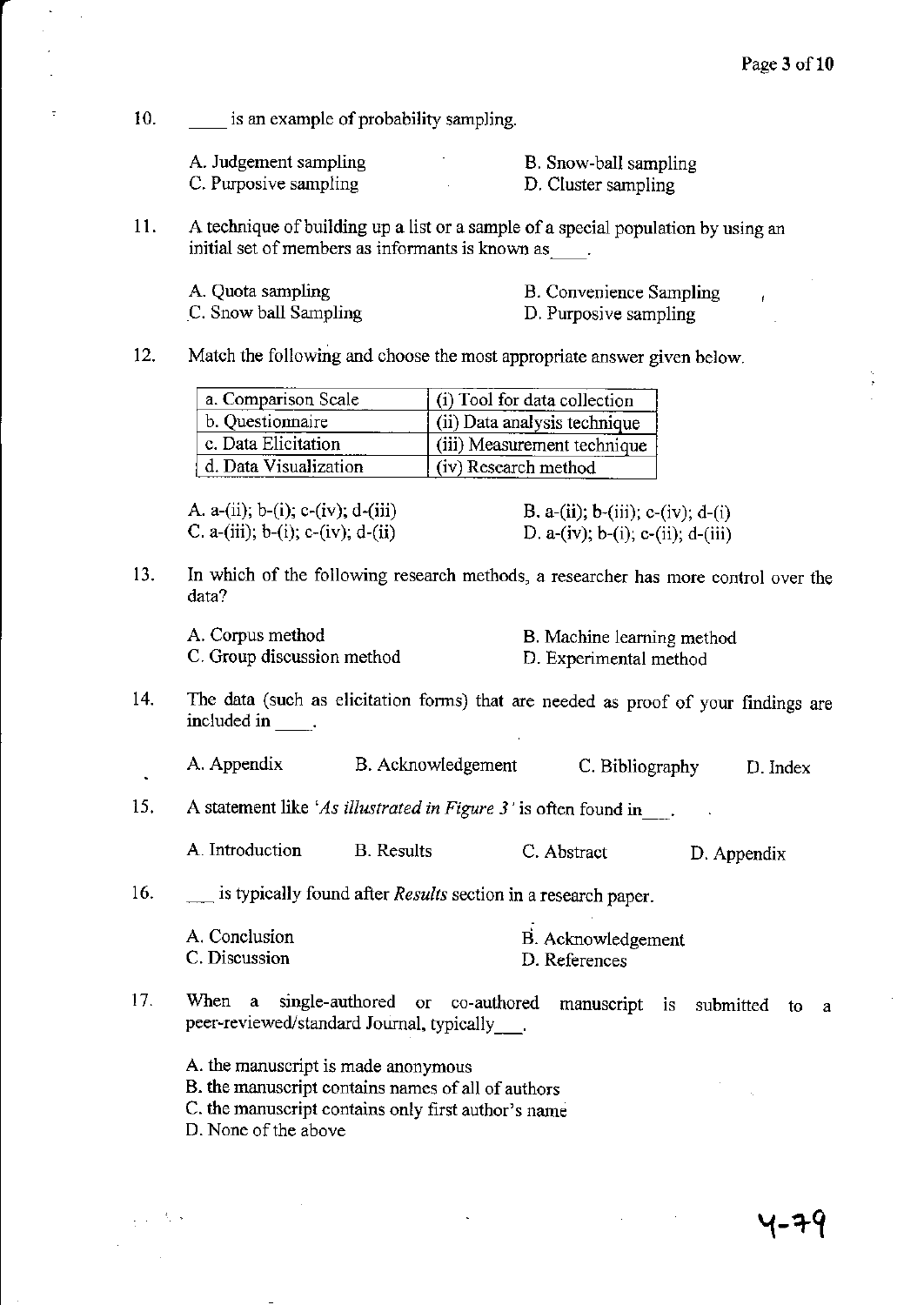ý

| 18.<br>Which one of the following statements is true |                                                                             |                                                                                                                                                                                                                                                                                          |                                                                               |  |                 |
|------------------------------------------------------|-----------------------------------------------------------------------------|------------------------------------------------------------------------------------------------------------------------------------------------------------------------------------------------------------------------------------------------------------------------------------------|-------------------------------------------------------------------------------|--|-----------------|
|                                                      | A. Analogy regularizes irregularities<br>C. Analogy produces irregularities |                                                                                                                                                                                                                                                                                          | B. Analogy results in irregularities<br>D. Sound change produces regularities |  |                 |
| 19.                                                  |                                                                             | The introduction of the regularity hypothesis is ascribed to $\frac{1}{\sqrt{1-\frac{1}{n}}}\$ .                                                                                                                                                                                         |                                                                               |  |                 |
|                                                      | A. Geneticists                                                              | <b>B.</b> Generativists                                                                                                                                                                                                                                                                  | C. Neogrammarians D. Structuralists                                           |  |                 |
| 20.                                                  |                                                                             | Assume that the clause "you can drive this car" is used to mean either of the following:<br>(i) it is possible for you to drive this car. (ii) you have my permission to drive this car.<br>Which one of the following statements is correct?                                            |                                                                               |  |                 |
|                                                      |                                                                             | A. (i) is an example of epistemic modality and (ii) is an example of deontic modality<br>B. (i) is an example of deontic modality and (ii) is an example of epistemic modality<br>C. (i) and (ii) are examples of deontic modality<br>D. (i) and (ii) are examples of epistemic modality |                                                                               |  |                 |
| 21.                                                  |                                                                             | The sound change $A > A'$ A'' is interpreted appropriately by one of the following:                                                                                                                                                                                                      |                                                                               |  |                 |
|                                                      | A. Analogical change<br>C. Phonetic change                                  |                                                                                                                                                                                                                                                                                          | B. Secondary change<br>D. Phonemic change                                     |  |                 |
| 22.                                                  | $\equiv$ is the first Indian English Corpus.                                |                                                                                                                                                                                                                                                                                          |                                                                               |  |                 |
|                                                      | C. Indian English Corpus                                                    | A. Indian Languages Corpora Initiative                                                                                                                                                                                                                                                   | B. Kolhapur Corpus of Indian English<br>D. Madras Corpus of Indian English    |  |                 |
| 23.                                                  |                                                                             | The notions of condition, stimulus, reinforcement, and response are associated with                                                                                                                                                                                                      |                                                                               |  |                 |
|                                                      | A. Cognitivism                                                              | <b>B.</b> Structuralism                                                                                                                                                                                                                                                                  | C. Behaviorism                                                                |  | D. Generativism |
| 24.                                                  |                                                                             | approach assumes that human beings are genetically endowed with language.                                                                                                                                                                                                                |                                                                               |  |                 |
|                                                      | A. Generative                                                               | <b>B.</b> Cognitive                                                                                                                                                                                                                                                                      | C. Functional                                                                 |  | D. Typological  |
| 25.                                                  |                                                                             | A language which can be used for describing itself or any other language is a ------------                                                                                                                                                                                               |                                                                               |  |                 |
|                                                      | A. Metalanguage                                                             | <b>B.</b> Metathesis                                                                                                                                                                                                                                                                     | C. Paralanguage                                                               |  | D. Metaphor     |
| 26.                                                  | MLA style sheet stands for .                                                |                                                                                                                                                                                                                                                                                          |                                                                               |  |                 |
|                                                      | A. Modern Language Association<br>C. Modern Language Analysis               |                                                                                                                                                                                                                                                                                          | B. Modern Linguistics Association<br>D. Modern Language Authority             |  |                 |
| 27.                                                  | Stimulus in research is a.                                                  |                                                                                                                                                                                                                                                                                          |                                                                               |  |                 |
|                                                      | A. Hypothesis                                                               | B. Claim                                                                                                                                                                                                                                                                                 | C. Method                                                                     |  | D. Material     |

 $\ddot{\phantom{0}}$ 

 $Y-79$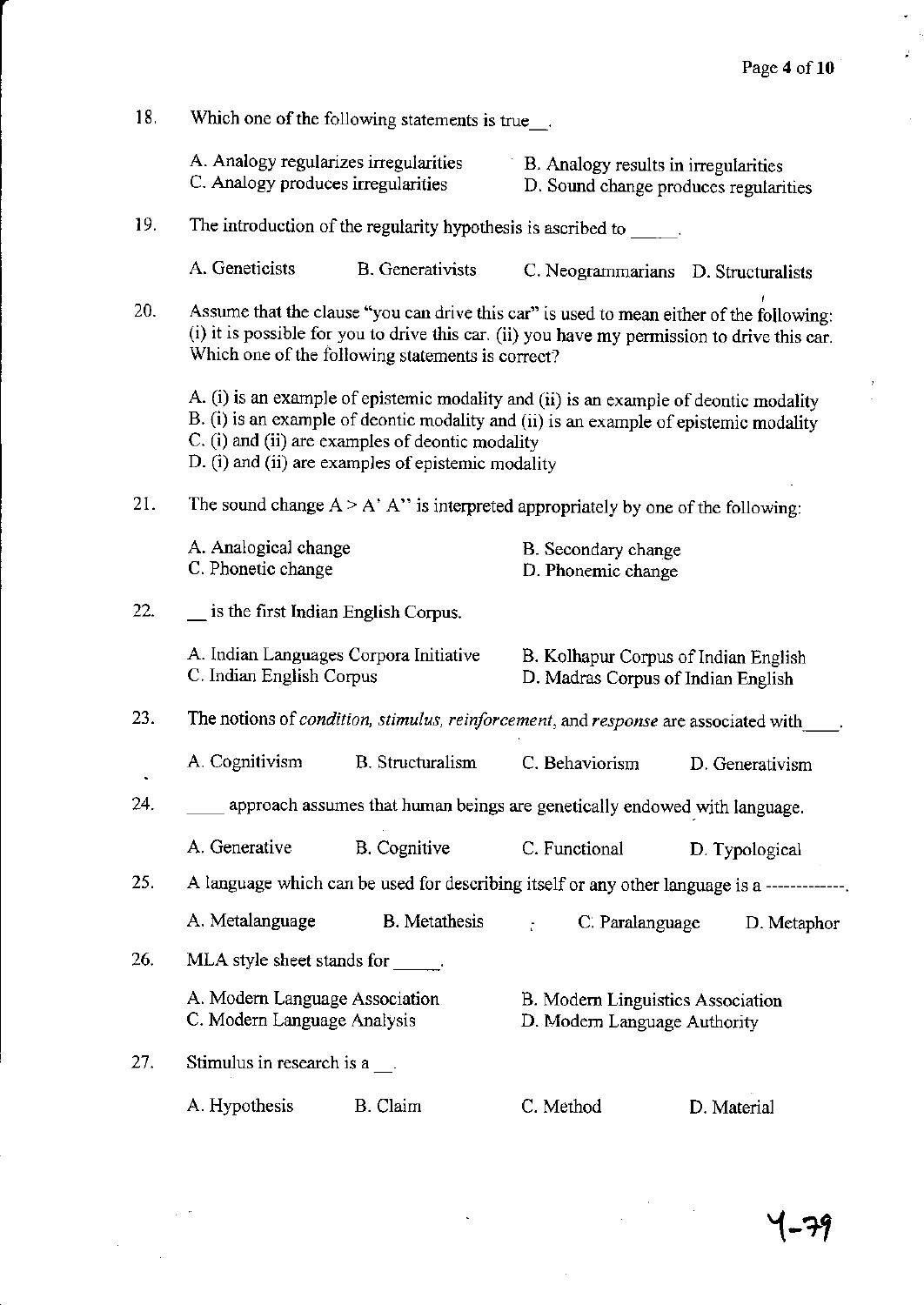Grammar translation method advocates teaching rules first followed by examples and 28. thereby follows a/an .

|     | A. inductive approach<br>C. deductive approach | B. hypothetical approach<br>D. logical approach                  |
|-----|------------------------------------------------|------------------------------------------------------------------|
| 29. | A hypothesis is defined as $a/an$ .            |                                                                  |
|     | A. initial outcome<br>C. researcher's belief   | B. initial observation<br>D. tentative assumption                |
| 30. | Finite State Automaton is $a(n)$               |                                                                  |
|     | A. Linguistic model<br>C. Hybrid model         | B. Abstract computational model<br>D. Typological model          |
| 31. | In a typical                                   | research, a variable under investigation is repeatedly observed. |

A. longitudinal B. cross-sectional C. qualitative D. quantitative

Read the following table containing the data on an insurance company and answer from 32-35. (Source: Heidi Smith, 2012).

| Year | Total<br>number<br>of claims | Approx<br>change<br>oп<br>previous<br>vear | Total number<br>approved<br>of<br>claims | Total<br>number<br>οf<br>non-<br>approved<br>claims |
|------|------------------------------|--------------------------------------------|------------------------------------------|-----------------------------------------------------|
| 1993 | 966                          | 15% increase                               | 720                                      | 246                                                 |
| 1994 | 1047                         | 8.4% increase                              | 813                                      |                                                     |
| 1995 | 1013                         | 3.2% decrease                              | 726                                      |                                                     |
| 1996 | 930                          | 1.11<br>8.2% decrease                      | 310<br>.                                 |                                                     |
| 1997 | 975                          | 4.8% increase                              | 428                                      | 547                                                 |

was the greatest percentage change in the total number of claims on the previous year. 32.

B. 1994 C. 1995 D. 1996 A. 1993

claims were made in 1997 than in 1992.  $\therefore$ 33.

 $\mathcal{L}_{\text{max}}$ 

**B.** 135 C. 124 A. 821 D. 174

34. year did the number of non-approved claims exceed the number of approved claims in the ratio of 2:1.

| A. 1993 | <b>B.</b> 1994 | C.1995 | D. 1996 |
|---------|----------------|--------|---------|
|         |                |        |         |

The total number of claims made in 1997 is approximately what percentage change on 35. the 1994 total number of claims?

B. 7% decrease C. 7% increase D. 15% decrease A. 2% decrease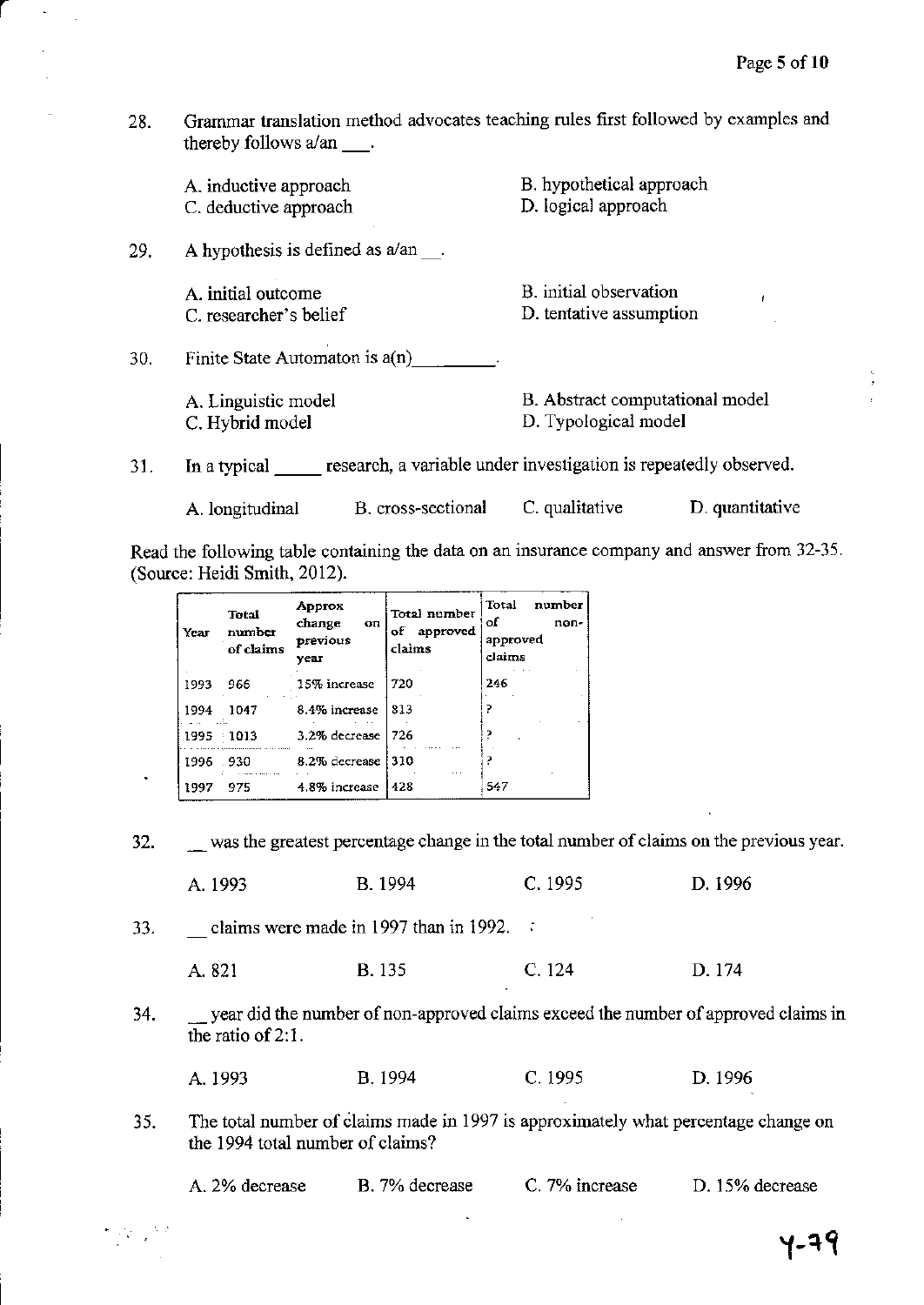J

### SECTION - B Applied Linguistics

36. Diachronic linguistics is one of the two main temporal dimensions of language study identified by \_\_\_\_\_\_\_.

|     | A. Ferdinand de Saussure<br>C. Andre Martinet |                                                                                                                                                                          | B. Charles F. Hockett<br>D. H.H. Hock                                          |                                                                                                                                                                                                                                                               |
|-----|-----------------------------------------------|--------------------------------------------------------------------------------------------------------------------------------------------------------------------------|--------------------------------------------------------------------------------|---------------------------------------------------------------------------------------------------------------------------------------------------------------------------------------------------------------------------------------------------------------|
| 37. |                                               |                                                                                                                                                                          | Article of the Indian Constitution refers to mother tongue education.          | t.                                                                                                                                                                                                                                                            |
|     | A. 150                                        | B. 250(A)                                                                                                                                                                | C. 350(A)                                                                      | D. 348                                                                                                                                                                                                                                                        |
| 38. |                                               |                                                                                                                                                                          | Two languages are considered to be related members of a "language family" ___. |                                                                                                                                                                                                                                                               |
|     |                                               | B. if they share a certain set of phonological processes<br>C. if they share a considerable number of the words<br>D. if they share regular phonological correspondences | A. if the members of the speech communities share the same DNA                 |                                                                                                                                                                                                                                                               |
| 39. |                                               |                                                                                                                                                                          | Word Formation Rules were first introduced into Morphology by                  |                                                                                                                                                                                                                                                               |
|     | A. Charles F. Hockett<br>C. Mark Aronoff      |                                                                                                                                                                          | B. Ferdinand de Saussure<br>D. Leonard Bloomfield                              |                                                                                                                                                                                                                                                               |
| 40. | properties of the sentence.                   |                                                                                                                                                                          |                                                                                | In the Government and Binding Theory, both D-structure and S-structure encode<br>specific syntactic properties of the sentence. While the latter accounts for surface<br>ordering of the constituents, the former encodes the well relations and the thematic |
|     | 4.111.11                                      |                                                                                                                                                                          |                                                                                |                                                                                                                                                                                                                                                               |

- A. binding B. predicate-argument C. lexical-semantic B. predicate-argument D. government
- 41. Consider the following data and choose the correct mapping.

| I. Ferdinand de Saussure | 1. Cognitive Linguistics  |
|--------------------------|---------------------------|
| II. Noam Chomsky         | 2. Generative Linguistics |
| III. Leonard Talmy       | 3. Functional Linguistics |
| IV. M.A.K. Halliday      | 4. Structural Linguistics |

| A. I-1, II-2, III-4, IV-3– | B. I-1, II-2, III-3, IV-4 |
|----------------------------|---------------------------|
| C. I-4, II-2, III-1, IV-3  | D. I-4, II-2, III-3, IV-1 |

42. languages have been confened with 'classical language status' by the Government of lndia.

 $\ddot{\phantom{0}}$ 

- A. Tamil, Sanskrit, Hindi, Prakrit, Bangla, Marathi.
- B. Tamil, Sanskrit, Gujarati, Prakrit, Pali, Apabhramsa.
- C. Tamil, Sanskrit, Hindi, Telugu, Malayalam, Kannada, Bangla.
- D. Tamil, Sanskrit, Kannada, Telugu, Malayalam, Odia.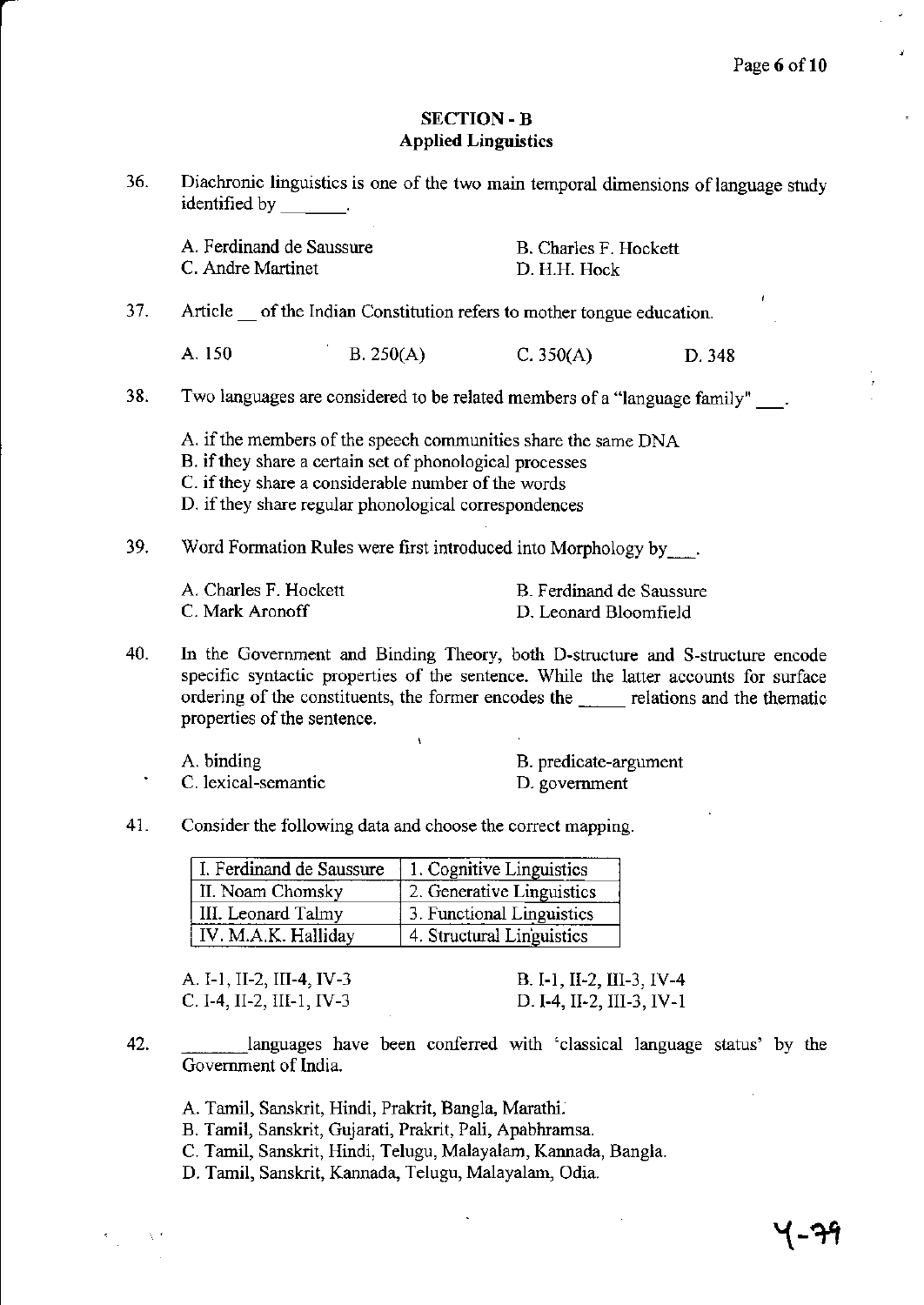医类的

| 43. | A bundle of nerve fibers that connect Broca's and Wernicke's areas in the brain is<br>known as $\Box$ .                                                                                                           |                                          |                                                                                  |                  |
|-----|-------------------------------------------------------------------------------------------------------------------------------------------------------------------------------------------------------------------|------------------------------------------|----------------------------------------------------------------------------------|------------------|
|     |                                                                                                                                                                                                                   | A. Corpus Callosum B. Arcuate fasciculus | C. Cerebrum                                                                      | D. Cerebellum    |
| 44. | Typical Sonorants are _____.                                                                                                                                                                                      |                                          |                                                                                  |                  |
|     | A. Stops, Fricatives<br>C. Nasals, Liquids, Glides                                                                                                                                                                |                                          | B. Stops, Affricates<br>D. Stops                                                 | ŧ                |
| 45. | Agrammatic speech lacks _____.                                                                                                                                                                                    |                                          |                                                                                  |                  |
|     | A. Function words B. Content words                                                                                                                                                                                |                                          | C. Word order                                                                    | D. Words         |
| 46. |                                                                                                                                                                                                                   |                                          | Panini's theory of grammar has often been cited to be associated with            |                  |
|     | A. Phrase Structure Grammar<br>C. Tree Adjoining Grammar                                                                                                                                                          |                                          | B. Cognitive Grammar<br>D. Dependency Grammar                                    |                  |
| 47. |                                                                                                                                                                                                                   |                                          | is the study of restrictions on possible sound sequences in a language.          |                  |
|     | A. Phonology<br>C. Constrained Phonetics                                                                                                                                                                          |                                          | <b>B.</b> Phonotactics<br>D. Sound patterns                                      |                  |
| 48. | Tree Adjoining Grammar was proposed by _____.                                                                                                                                                                     |                                          |                                                                                  |                  |
|     | A. Pollard and Sag B. Steedman                                                                                                                                                                                    |                                          | C. Chomsky                                                                       | D. Aravind Joshi |
| 49. | $\mathfrak{to}$ .                                                                                                                                                                                                 |                                          | Linguistic competence (I-language), also known as grammatical competence, refers |                  |
|     | A. speaker's tacit knowledge of the structure of a language<br>B. speaker's ability to produce and comprehend sentences in a language<br>C. both $(A)$ and $(B)$<br>D. speaker's ability to learn second language |                                          |                                                                                  |                  |
| 50. | is the creation of a new word by truncation of an existing one.                                                                                                                                                   |                                          |                                                                                  |                  |
|     | A. Clipping                                                                                                                                                                                                       | <b>B.</b> Backformation                  | C. Blending                                                                      | D. Acronym       |
| 51. | Consider the following two statements: (i) Inflectional values cannot be iterated. (ii)<br>Derivational meanings may sometimes be iterated.                                                                       |                                          |                                                                                  |                  |
|     | A. Both (i) and (ii) are correct<br>C. Only (ii) is correct                                                                                                                                                       |                                          | B. Only (i) is correct<br>D. None is correct                                     |                  |
| 52. | ALPAC was established particularly in order to evaluate the progress in the field of                                                                                                                              |                                          |                                                                                  |                  |
|     | A. speech synthesis<br>C. information retrieval                                                                                                                                                                   |                                          | B. machine translation<br>D. artificial intelligence                             |                  |

 $\hat{\mathcal{L}}$ 

 $\sim$ 

т.

 $\langle \cdot \rangle_{\rm{max}}$ 

 $\hat{\mathcal{A}}$ 

 $\label{eq:2} \frac{1}{2} \int_{0}^{2\pi} \frac{d\mathbf{r}}{d\mathbf{r}} \left[ \frac{d\mathbf{r}}{d\mathbf{r}} \right] d\mathbf{r}$ 

l,  $\overline{a}$   $\sim$ 

५-२९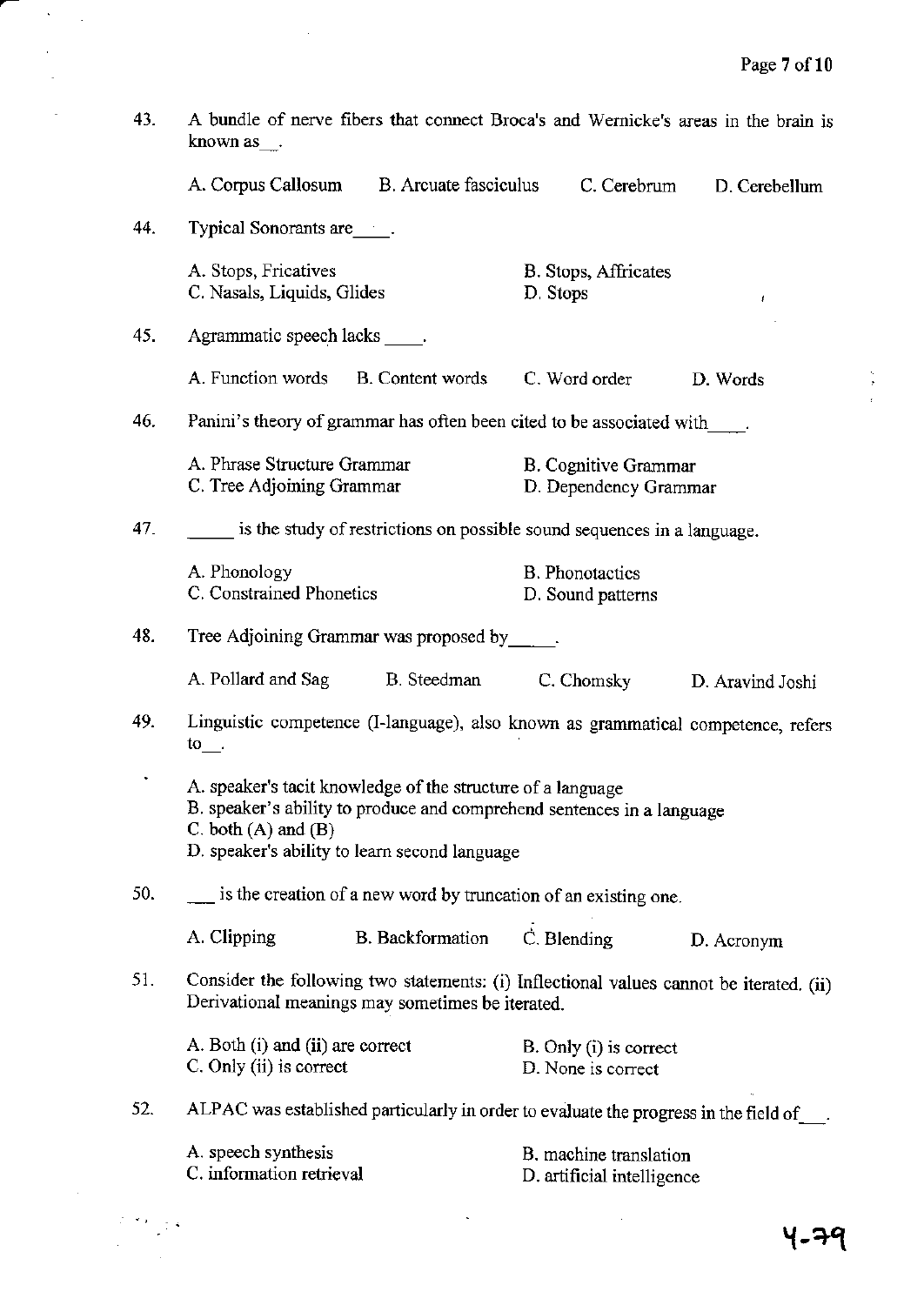53. Match the items in Column  $-1$  with those in Column  $-II$  and choose the correct mapping:

| Column 1                | Column <sub>2</sub>         |
|-------------------------|-----------------------------|
| I. CV Tier              | 1. Prosodic Phonology       |
| II. Foot                | 2. Auto-segmental phonology |
| III. Constraint ranking | 3. Generative Phonology     |
| IV. Distinctive feature | 4. Optimality theory        |

A. I-2, II-I, TI-4, IV-3 c. I-4, II-2 III-1, IV-3

B. I-3,II-2, III-4, IV.I D. I-2, II-1, III-3, IV-4

54. Consider the following data and choose the correct mapping.

| L. Language Universals         | 1. Leonard Talmy                  |
|--------------------------------|-----------------------------------|
| II. Lexical Functional Grammar | 2. Joseph Greenburg               |
| III. Semantic Typology         | 3. Joan Bresnan and Ronald Kaplan |
| IV. Morphological Typology     | 4. Von Schlegel                   |

A. I-2, II-4, III-3, IV-1 C. I-2, II-3 III-1, IV-4

B. I-2, II-3, III-4, IV-1 D. I-3, II-1, III-4, IV-2

55. According to Chomsky, Universal Grammar consists of.

A. A system of rules C. Both (A) and (B)

B. A system of principles D. A system of concepts

matively posits *constituent structure (c-structure)* and *functional structure (f-structure)*. 56.

A. Lexical Functional Grammar C. Phrase Structure Grammar

B. Dependency Grammar D. Tree Adjoining Grammar

In the following conversation,  $\quad$  is violated. 57.

> John: Have you had breakfast? Bill: It was raining.

A. The Maxim of Quality C. The Maxim of Manner B. The Maxim of Relevance

D. The Maxim of Quantity

### 58. Match the two sets and select the most suitable mapping.

| I. Morphological analyzer | 1. base or dictionary form         |
|---------------------------|------------------------------------|
| II. Chunker               | 2. internal structure of word form |
| III. Parser               | 3. partial syntactic analysis      |
| l IV. Lemmatizer          | 4. full syntactic analysis         |

A. I-4, II-2, III-3, IV-1 c. t-2, II-3 uI-1,IV-4

B. I-2, II-3, III-4, IV-1 D. I-2, II-1, III-4, IV-3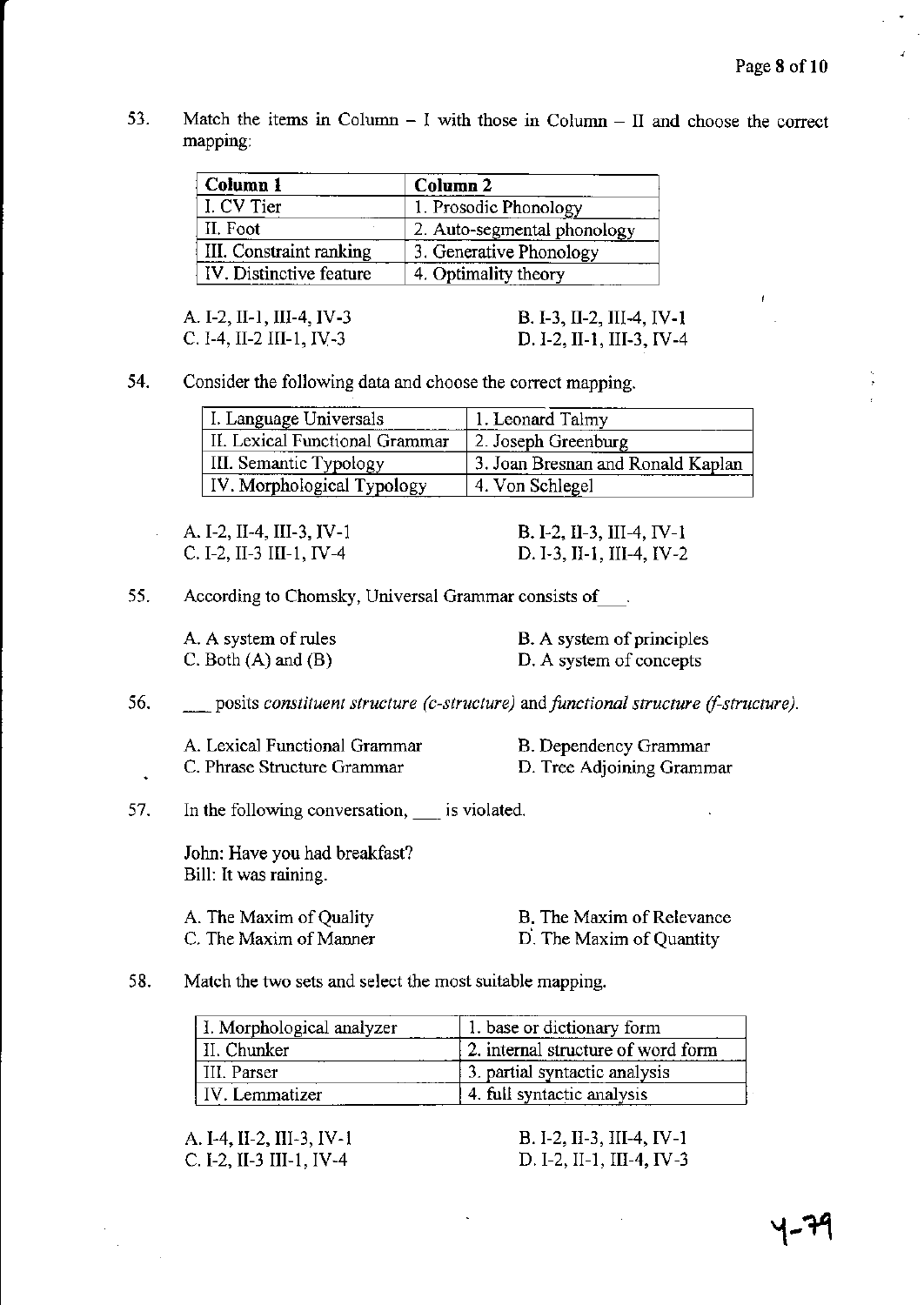59. Match the two sets and select the code to indicate your answer.

 $\mathbb{Z}^2$  $\bar{z}$ 

|     | <b>SETI</b>                                                                             |          |                                           | <b>SET II</b>         |                                                                                                                                                                               |  |
|-----|-----------------------------------------------------------------------------------------|----------|-------------------------------------------|-----------------------|-------------------------------------------------------------------------------------------------------------------------------------------------------------------------------|--|
|     | 1. Critical period Hypothesis<br>2. Innateness Hypothesis                               |          |                                           | i. Krashen            |                                                                                                                                                                               |  |
|     |                                                                                         |          |                                           | ii. Sapir-Whorf       |                                                                                                                                                                               |  |
|     |                                                                                         |          | 3. Linguistic Relativity Hypothesis       | iii. Noam Chomsky     |                                                                                                                                                                               |  |
|     | 4. Input hypothesis                                                                     |          |                                           | iv. Eric Lenneberg    |                                                                                                                                                                               |  |
|     | A. 1-iv                                                                                 | $2$ -iii | $3 - ii$                                  | $4-i$                 | ŧ.                                                                                                                                                                            |  |
|     | $B. 1-i$                                                                                | $2$ -iii | $3 - ii$                                  | $4-iv$                |                                                                                                                                                                               |  |
|     | $C. 1-ii$                                                                               | $2$ -iii | $3-i$                                     | $4-iv$                |                                                                                                                                                                               |  |
|     | $D. 1-ii$                                                                               | $2$ -iii | $3 - iv$                                  | $4-i$                 |                                                                                                                                                                               |  |
| 60. | $\mathsf{as}$ .                                                                         |          |                                           |                       | The disease characterized by decline in memory, language, problem-solving and other<br>thinking skills that affect a person's ability to perform everyday activities is known |  |
|     | A. Dementia                                                                             |          | B. Alzheimer's disease                    |                       | C. Dyslexia D. Amnesia                                                                                                                                                        |  |
| 61. | is an interface between grammar and meaning in the Principles and Parameters<br>Theory. |          |                                           |                       |                                                                                                                                                                               |  |
|     |                                                                                         |          | A. Phonetic Form and Logical Form         | B. Phonetic Form      |                                                                                                                                                                               |  |
|     | C. Logical Form                                                                         |          |                                           | D. None of the above  |                                                                                                                                                                               |  |
| 62. | When a community loses its language, it loses its                                       |          |                                           |                       |                                                                                                                                                                               |  |
|     | A. cultural identity                                                                    |          |                                           | B. spiritual identity |                                                                                                                                                                               |  |
|     | C. intellectual life                                                                    |          |                                           | D. All of the above   |                                                                                                                                                                               |  |
| 63. | Of the following                                                                        |          | is not a case relation.                   |                       |                                                                                                                                                                               |  |
|     |                                                                                         |          | A. Ergative B. Subjunctive                | C. Nominative         | D. Elative                                                                                                                                                                    |  |
| 64. |                                                                                         |          | proposed the Design Features of Language. |                       |                                                                                                                                                                               |  |
|     | A. Noam Chomsky                                                                         |          |                                           | B. Leonard Bloomfield |                                                                                                                                                                               |  |
|     | C. Charles F. Hockett                                                                   |          |                                           | D. Louis Hjelmslev    |                                                                                                                                                                               |  |

65. Match the authors with their books listed in the table below and choose the correct option:

| 1. Leonard Bloomfield      | <i>i.</i> A Course in Modern Linguistics    |
|----------------------------|---------------------------------------------|
| 2. Charles F Hockett       | ii. Language                                |
| 3. Bhadriraju Krishnamurti | iii. A Comparative Grammar of the Dravidian |
|                            | or South-Indian Family of Languages         |
| 4. Robert Caldwell         | iv. The Dravidian Languages                 |

 $\ddot{\phantom{a}}$ 

 $\overline{\phantom{a}}$ 

 $\bar{\beta}$  $\mathbb{Z}_2$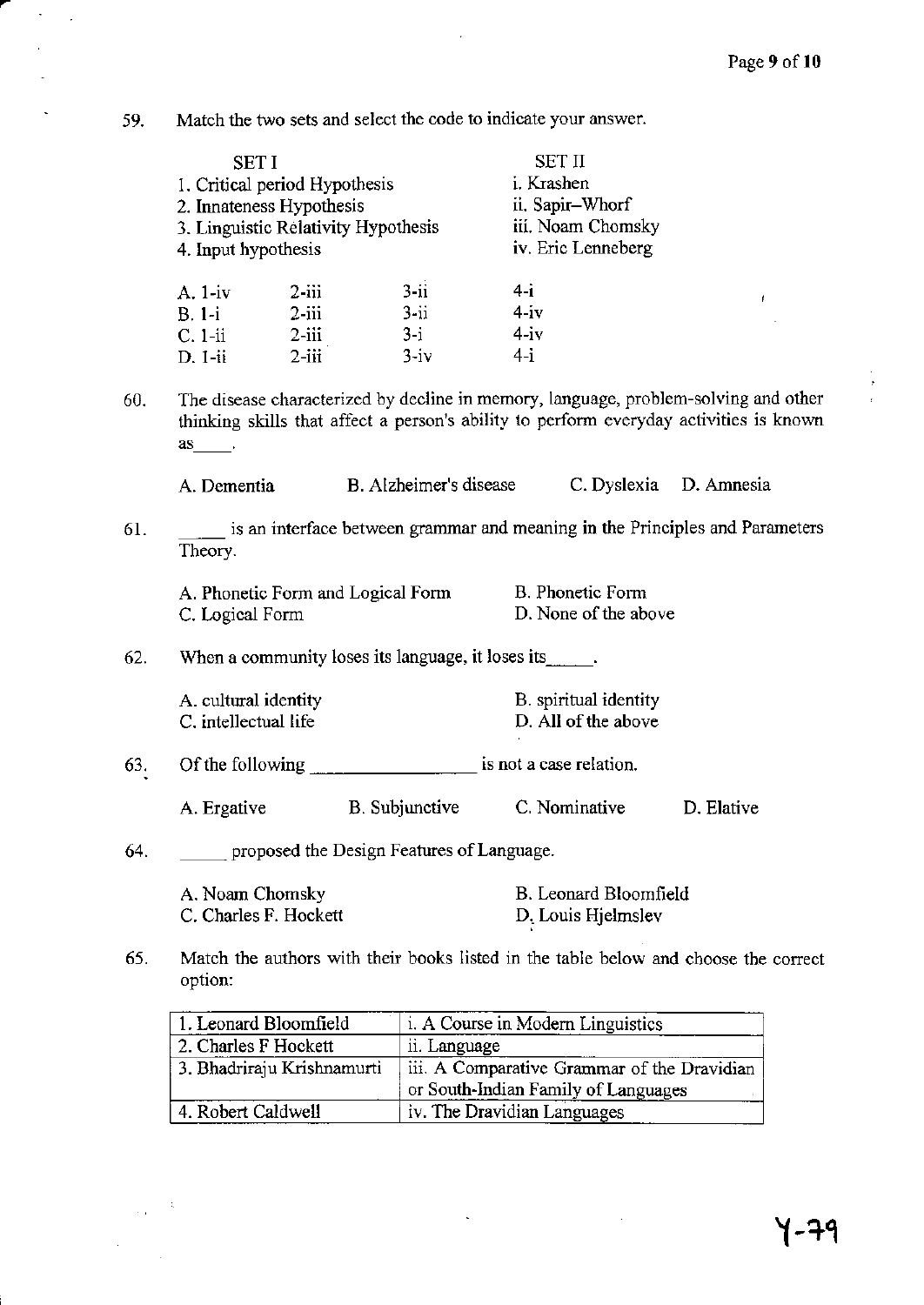|     | A. 1-ii                                                                                                                 |                                                          |           |                                                                                                                   |                                                                                          |
|-----|-------------------------------------------------------------------------------------------------------------------------|----------------------------------------------------------|-----------|-------------------------------------------------------------------------------------------------------------------|------------------------------------------------------------------------------------------|
|     | $B. 1-i$                                                                                                                | $2-i$<br>$2 - iii$                                       | $3 - iii$ | 4-iv                                                                                                              |                                                                                          |
|     | $C. 1-i$                                                                                                                | $2 - iv$                                                 | $3 - ii$  | $4-iv$                                                                                                            |                                                                                          |
|     | $D. 1-ii$                                                                                                               |                                                          | $3 - ii$  | $4 - i i i$                                                                                                       |                                                                                          |
|     |                                                                                                                         | $2-i$                                                    | $3 - iv$  | $4 - ii$                                                                                                          |                                                                                          |
| 66. |                                                                                                                         |                                                          |           | Dravidian languages are largely considered as belonging to ______ type.                                           |                                                                                          |
|     | A. Nominative-Accusative                                                                                                |                                                          |           | B. Ergative-Absolutive                                                                                            |                                                                                          |
|     | C. Split Ergative                                                                                                       |                                                          |           | D. None of the above                                                                                              | ŧ                                                                                        |
| 67. |                                                                                                                         | class room is $\frac{1}{1}$ .                            |           |                                                                                                                   | The language teaching method that advocates the use of only target language in the       |
|     |                                                                                                                         | A. Grammar Translation Method<br>C. Audio-lingual Method |           | <b>B.</b> Direct Method<br>D. Communicative language teaching Method                                              |                                                                                          |
| 68. |                                                                                                                         |                                                          |           | answer "NO" from student's response, which maxim is to be observed?                                               | Read the following conversation between a professor and a student. In order to infer the |
|     | Student. I intended to.                                                                                                 |                                                          |           | <b>Professor.</b> Did you do the reading for this week's seminar?                                                 |                                                                                          |
|     | A. The Maxim of Quality                                                                                                 |                                                          |           | <b>B.</b> The maxim of Relevance                                                                                  |                                                                                          |
|     | C. The maxim of Manner                                                                                                  |                                                          |           | D. The maxim of Quantity                                                                                          |                                                                                          |
| 69. |                                                                                                                         |                                                          |           | International Phonetic Alphabet is originally invented to find the contract of the contract of the latest states. |                                                                                          |
|     |                                                                                                                         | A. represent all the possible speech sounds              |           |                                                                                                                   |                                                                                          |
|     |                                                                                                                         | B. record a language in linguistic fieldwork             |           |                                                                                                                   |                                                                                          |
|     |                                                                                                                         | C. invent a writing system for a language                |           |                                                                                                                   |                                                                                          |
|     | D. teach a foreign language                                                                                             |                                                          |           |                                                                                                                   |                                                                                          |
| 70. | is a procedure for gathering information about learners and their<br>communication needs, while designing the syllabus. |                                                          |           |                                                                                                                   |                                                                                          |
|     | A. Communication analysis                                                                                               |                                                          |           | B. Content analysis                                                                                               |                                                                                          |
|     | C. Procedural analysis                                                                                                  |                                                          |           | D. Needs analysis                                                                                                 |                                                                                          |
|     |                                                                                                                         |                                                          |           | $\ddot{\cdot}$                                                                                                    |                                                                                          |
|     |                                                                                                                         |                                                          |           |                                                                                                                   |                                                                                          |

a

 $***$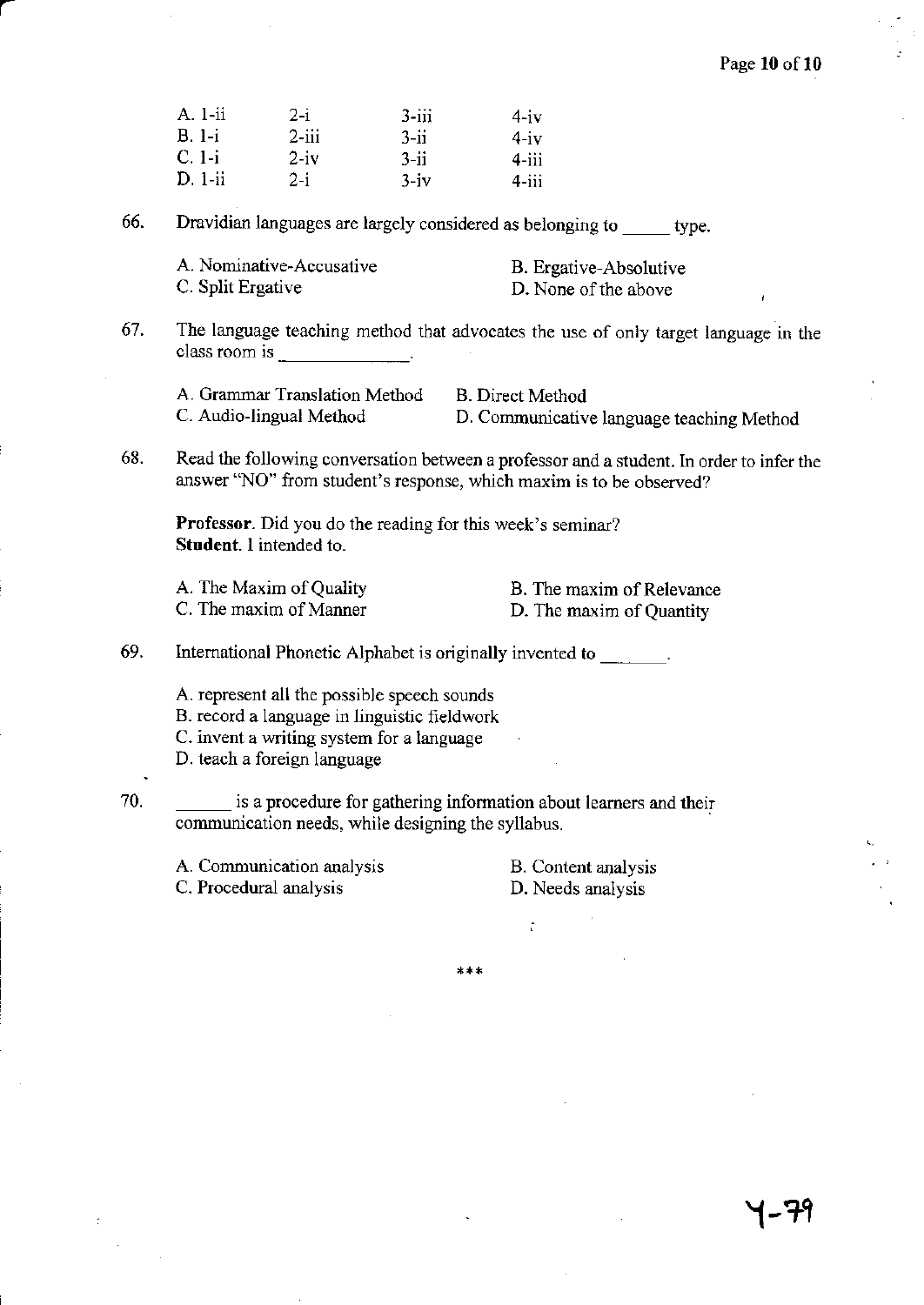$\big($ 

 $\bigl($ 

| Question number       | Right answer            |
|-----------------------|-------------------------|
| 1.                    | D                       |
| 2.                    | B                       |
| 3.                    | D                       |
| 4.                    | D                       |
| 5.                    | A                       |
| 6.                    | A                       |
| 7.                    | $rac{C}{C}$             |
| 8.                    |                         |
| 9.                    | A                       |
| 10.                   | D                       |
| 11.                   | C                       |
| 12.                   | C                       |
| 13.                   | D                       |
| 14.                   | A                       |
| 15.                   | B                       |
| 16.                   | $\mathsf C$             |
| 17.                   | A                       |
| 18.                   | A                       |
| 19.                   | $\overline{c}$          |
| 20.                   | A                       |
| 21.                   | $\mathsf{C}$            |
| 22.                   | Β                       |
| 23.                   | $\overline{\mathsf{C}}$ |
| 24.                   | A                       |
| 25.                   | A                       |
| 26.                   | A                       |
| 27.<br>$\blacksquare$ | D                       |
| 28.                   | $\overline{\mathsf{C}}$ |
| 29.                   | D                       |
| 30.                   | B                       |
| 31.                   | A                       |
| 32.                   | A                       |
| 33.                   | Β                       |
| 34.                   | ř,<br>D                 |
| 35.                   | В                       |
| 36.                   | А                       |
| 37.                   | Ċ                       |
| 38.                   | D                       |
| 39.                   | C                       |
| 40.                   | B                       |
| 41.                   | Ċ                       |
| 42.                   | D                       |
| 43.                   | B                       |
| 44.                   | Ċ.                      |